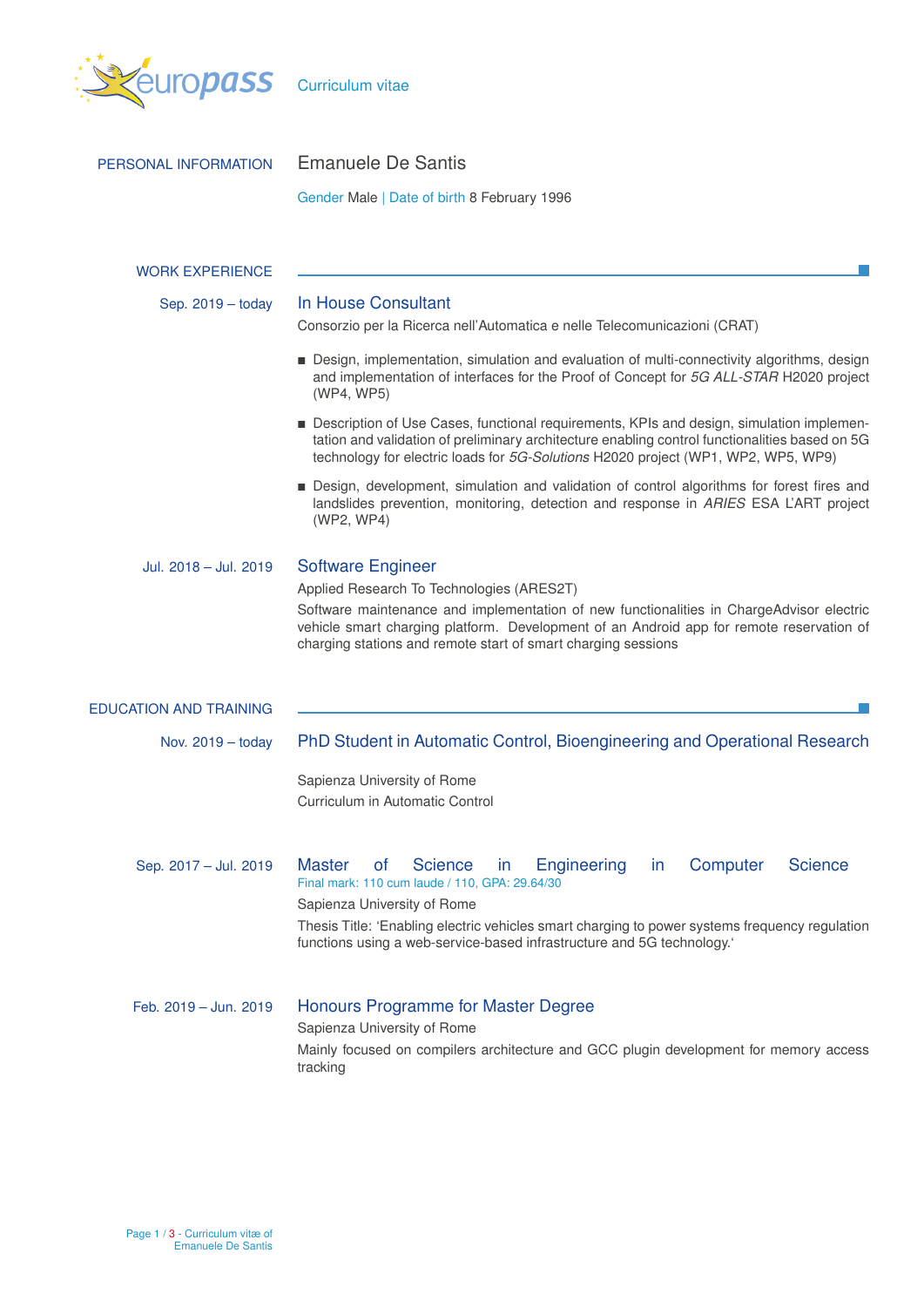| Feb. 2017 - Jun. 2017  | Cyberchallenge. IT 2017 contestant<br>Sapienza University of Rome<br>Cybersecurity challenge organized by Sapienza University of Rome together with IBM and<br><b>CISCO</b> |                       |                       |                      |                                                                                                           |  |  |
|------------------------|-----------------------------------------------------------------------------------------------------------------------------------------------------------------------------|-----------------------|-----------------------|----------------------|-----------------------------------------------------------------------------------------------------------|--|--|
| Sep. 2014 - Jul. 2017  | <b>Bachelor</b><br><b>of</b><br>Final mark: 110 cum laude / 110, GPA: 29.52/30<br>Sapienza University of Rome<br>active power regulation in a distribution grid'            | <b>Science</b><br>in. | Computer              | and<br>Control       | Engineering<br>Study plan in Control Engineering - Thesis Title: 'Control of an Energy Storage System for |  |  |
| Feb. 2016 - Jun. 2017  | Honours Programme for Bachelor Degree<br>Sapienza University of Rome<br>Mainly focused on NUMA architectures and their support in Linux systems                             |                       |                       |                      |                                                                                                           |  |  |
| Sep. 2009 - Jul. 2014  | <b>High School</b><br>Final mark: 100 / 100<br>Liceo Scientifico Lazzaro Spallanzani, Tivoli                                                                                |                       |                       |                      |                                                                                                           |  |  |
| <b>PERSONAL SKILLS</b> |                                                                                                                                                                             |                       |                       |                      |                                                                                                           |  |  |
| Mother tongue(s)       | Italian                                                                                                                                                                     |                       |                       |                      |                                                                                                           |  |  |
| Other language(s)      | <b>UNDERSTANDING</b>                                                                                                                                                        |                       | <b>SPEAKING</b>       |                      | <b>WRITING</b>                                                                                            |  |  |
|                        | Listening                                                                                                                                                                   | Reading               | Spoken<br>interaction | Spoken<br>production |                                                                                                           |  |  |
| English                | C <sub>1</sub>                                                                                                                                                              | C1                    | <b>B2</b>             | B2                   | C <sub>1</sub>                                                                                            |  |  |
| French                 | A2                                                                                                                                                                          | A2                    | A <sub>2</sub>        | A1                   | A1                                                                                                        |  |  |
|                        | Levels: A1/A2: Basic user - B1/B2: Independent user - C1/C2: Proficient user<br>Common European Framework of Reference (CEF) level                                          |                       |                       |                      |                                                                                                           |  |  |
|                        |                                                                                                                                                                             |                       |                       |                      |                                                                                                           |  |  |
| <b>Computer skills</b> |                                                                                                                                                                             |                       |                       |                      |                                                                                                           |  |  |
|                        | Proficient in many programming languages like C, Python, Assembly x86 and x86_64, Java,<br>C++, PHP, HTML, Javascript, C#, Visual Basic, Matlab, etc.                       |                       |                       |                      |                                                                                                           |  |  |
|                        | Proficient in Windows and Linux Operating Systems.                                                                                                                          |                       |                       |                      |                                                                                                           |  |  |
|                        | Proficient in Microsoft Office Suite and LIFX                                                                                                                               |                       |                       |                      |                                                                                                           |  |  |
| Other skills           | Studying piano since 2004, now enrolled in Preparatory Courses organized by Conservatory<br>A. Casella of L'Aquila, 3rd level (of 3)                                        |                       |                       |                      |                                                                                                           |  |  |
| <b>Driving licence</b> | B                                                                                                                                                                           |                       |                       |                      |                                                                                                           |  |  |